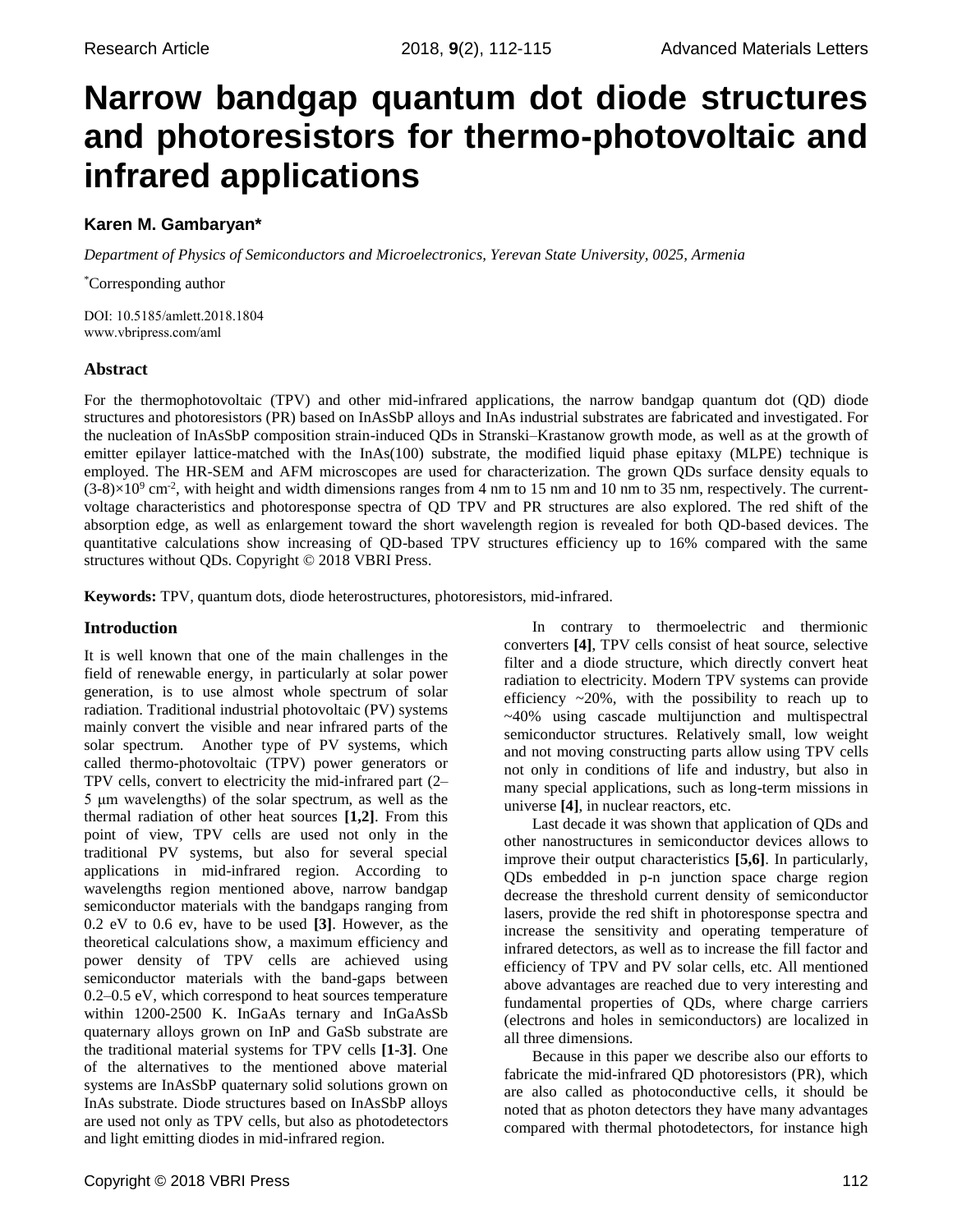photoresponse speed, low cost, etc. Depending on wavelength region they work, corresponding semiconductor materials are utilized. However, as for infrared PRs, especially work in mid- and far-infrared regions, generally, II-VI and III-V narrow bandgap semiconductors and their solid solutions are used. Midand far-infrared PRs mainly work at low (cryogenic) temperatures, which is necessary to decrease the dark current and increase photosensitivity. From the other hand, cryogenic engineering system, along with the corresponding optical system lead to increasing PRs weight and cost. Therefore, application of new materials and technologies, development of new approaches based on nowadays physical and engineering principles are very important tasks for the fabrication of modern and high sensitive mid- and far-infrared PRs, especially operate at high (up to room) temperatures.

From this point of view, PRs and photodetectors with QDs or other nanostructures **[7,8]**, where sub-bandgap transitions occur, allow to partially solve mentioned above problems. Theoretical calculation and experimental results show that nanostructures based PRs and photodetectors can operate at up to room temperatures with light loss in sensitivity. Their dark current is also much lower than that of devises without QDs. Additionally note, that all mentioned above semiconductor devices with nanostructures are very important for not only the renewable energy and other special applications, but also can be successfully used in chemistry, biology, medicine, etc.

In this report, we describe the growth and investigation of the n-InAs/p-InAsSbP diode heterostructures and the InAs-based infrared PRs with QDs for TPV and other mid-infrared applications.

## **Experimental**

Stranski–Krastanow (S-K) growth mode **[9]** is one of the most useful approach at the growth of self-organized and dislocation-free QDs and other nanostructures. InAs, InP and InSb III-V compound semiconductors have sufficiently large difference in the diameters of the V element, which allows to provide and monitor QDs nucleation conditions at the S-K growth mode. InAsSbP solid solution is a promising candidate because it can cover the 2–5 μm mid-infrared region. Actually, we have shown **[5-7]** that MLPE technique can be successfully used for the growth of InAsSbP QDs together with MBE and MOCVD techniques traditionally used at the growth of nanostructures.

The samples under consideration (QDs, epitaxial layers and diode heterostructures) were grown by MLPE using a slide-boat crucible. As at traditional LPE process, in this case the nucleation of QDs and the growth of epilayers were performed at closer to thermodynamically equilibrium technological conditions. Purified by the palladium filters hydrogen was used as an ambient gas. The industrial undoped InAs(100) substrates with the diameter of 11 mm and the background impurity

concentration of  $n=2\times10^{16}$  cm<sup>-3</sup> were used. To provide the QDs nucleation at the S-K growth mode, undersaturated by arsenic and supersaturated by antimony liquid was used. According to In-As-Sb-P material system phase diagram, in order to provide a lattice mismatch between the substrate and a wetting layer up to 2%, the compositions of InAs, Sb and InP in the liquid phase were chosen as  $X_{InAs} = 1.95\%$ ,  $X_{Sb} = 12.28\%$  and  $X_{InP} =$ 1*.*7×10−2%, respectively. An undoped InAs and InP crystals, 6N-Sb and a 7N-In were used at preparation of the liquid phase. After long-term homogenization at *T*=550◦C, the In-As-Sb-P composition liquid phase was contacted with the InAs(100) surface. In order to provoke nucleation, the temperature of the liquid phase was decreased on 1◦C.

### **Results and discussion**

Exploration of the QDs morphology, i.e. their size, shape and the surface density were performed by HR-SEM and AFM microscopes. Each measurement repeated several times to avoid instrumental uncertainty.

**Fig. 1** displays the HR-SEM – (*a*) (*S*=9×9  $\mu$ m<sup>2</sup>) and  $AFM - (b)$  ( $S = 3.5 \times 3.5 \ \mu m^2$ ) images of InAsSbP uncapped QDs grown by MLPE on an InAs(100) substrate.



**Fig. 1.** SEM – (a) and AFM – (b) images of InAsSbP uncapped QDs grown by MLPE on InAs(100) substrate.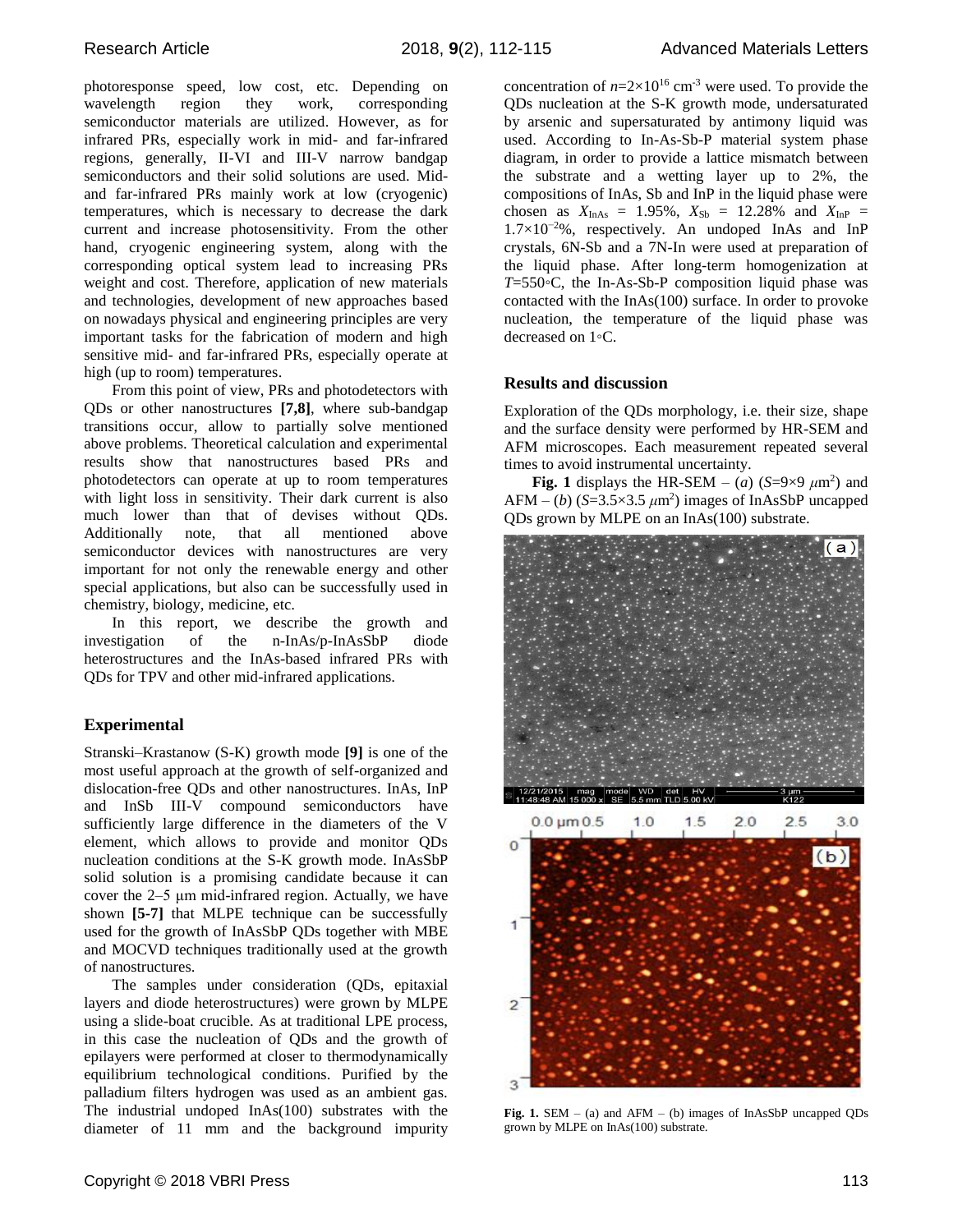

**Fig. 2.** The HR-SEM image of an n-InAs/n-InAsSbP/p-InAsSbP QD TPV structure's cross-section.

HR-SEM and AFM images show that QDs are uniformly distributed with the surface density of  $(6-8) \times 10^9$  cm<sup>-2</sup>. The QDs heights and diameters ranging from 0.5 to 20 nm and from 15 to 70 nm, respectively. The QDs material system and an InAs substrate lattice parameters difference is large enough to provide the growth process in Stranski–Krastanow growth mode [9]. The optimum diameter of QDs equals to ∼50 nm was revealed by Gauss fit of the QDs number versus their diameter. Calculation was evaluated from the substrate surface of  $S=10 \ \mu \text{m}^2$ .

The HR-SEM image of the cleavage of n-InAs/QDs/n-InAsSbP/QDs/p-InAsSbP TPV structure is presented in **Fig. 2**.

Transmission electron microscopy (TEM) measurements reveal quantum dots in both substratelayer and layer-layer interfaces. TEM image of the p-InAsSbP/n-InAs diode heterostructure's cross-sectional area with QDs is presented in **Fig. 3.**



**Fig. 3.** TEM image of the n-InAs/p-InAsSbP diode heterostructure's cross-sectional area with QDs.

The current-voltage (*J–V*) characteristic of a diode heterostructure n<sup>+</sup>-InAs / n-InAs / QDs / p-InAsSbP was measured at room temperature. The experimental dependence of the dark current *I* on the voltage *V* applied to the diode is well described by the following equation.

$$
J(V) = J_0 \left[ exp\left(\frac{e(V - JR_s)}{nkT}\right) - 1\right] + \frac{V - JR_s}{R_{Sh}}
$$

where  $J_0$  – saturation current density,  $R_S$ ,  $R_{sh}$  – series and shunt resistances, respectively, *k* – Boltzmann's constant, *T* – absolute temperature, and *n* – ideality factor. Fitting of the measured *I–V* curve to the relationship above yields the following values of diode parameters at  $T = +20^{\circ}$ C:  $R_S = 1.8 \Omega$ ;  $R_{sh} = 2700 \Omega$  and  $V_c = 0.14 \text{ V}$ , where  $V_c$  is the contact potential difference of the p–n junction. The ideality factor fitting the experimental data is close to unit, which indicates a diffusion mechanism of current transfer through the p–n junction. Mentioned above data allow to conclude about a good quality of grown heterostructures.

Next, the photoresponse spectra of fabricated PR and TPV structures were measured. The room temperature normalized photoresponse spectra of the n-InAs/InAsSbP-QDs PR at different biases and n-InAs/QDs/p-InAsSbP diode structure are presented in **Fig. 4(a)** and **Fig. 4(b),** respectively.



**Fig. 4.** Normalized photoresponse spectra of the n-InAs/InAsSbP-QDs PR at different biases – (a) and p-InAsSbP/n-InAs diode structure with  $QDs$  on the substrate-layer interface  $-$  (b).